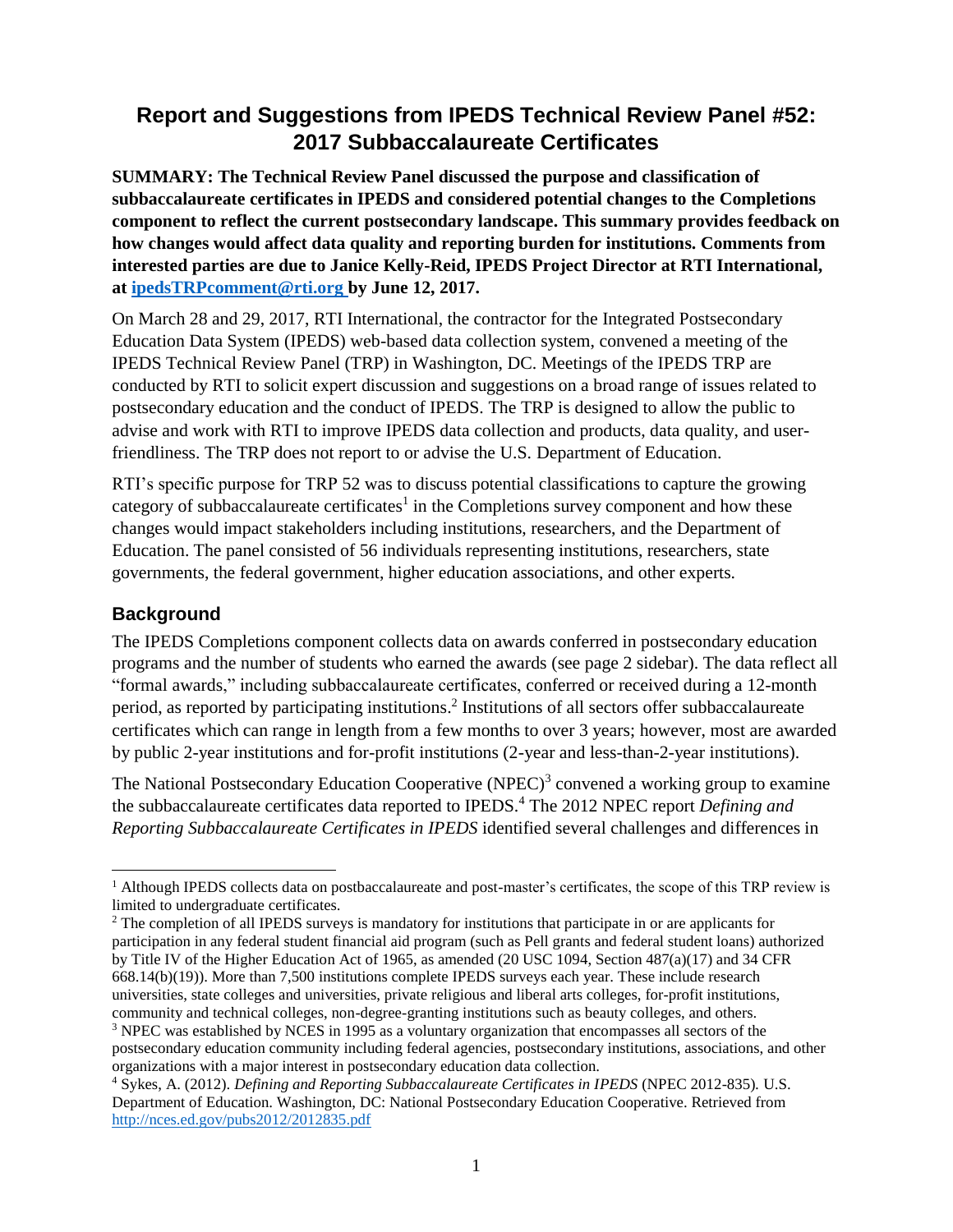institutional practices for reporting certificates to IPEDS. Subbaccalaureate award criteria and program requirements can vary across (and sometimes within) institutions. For example, some institutions report all program completions regardless of whether the program was provided for credit. Some institutions embed short-term certificates within a longer-term certificate or degree program and award incremental or "stacking" certificates in the process of earning the other (terminal) credential. Other reasons for reporting variability include differing institutional interpretations of terms associated with reporting requirements (e.g., that only state-reviewed programs are considered formal), a perceived credit minimum for reporting certificates, and a belief that only credentials earned within Title IVeligible programs should be reported.

NPEC commissioned a research paper in 2016, *Collecting and Disseminating Data on Certificate Awards<sup>5</sup>* to identify trends in the postsecondary certificate landscape and assess the extent to which the IPEDS Completions data reflect those trends. In 2013-14, Title IV institutions awarded more than 1 million subbaccalaureate certificates, an increase of 84 percent over 15 years from about 547,000 in 1998-99. $^6$  Much of the growth was in awards for programs of less than 1 year and 1 to 2 years, both of which increased by 88 percent over the 15-year period. The growth represents not only an increase in new short-term certificate programs but also a change in program structure for emerging alternative credentialing awards such as stacked credentials and micro-credentials. In addition, although certificates are traditionally thought of as occupational/vocational in nature (commonly awarded certificates include those in healthcare, cosmetology, and trades such as auto mechanics), many new types of certificates are emerging that are more academic in nature.

As noted in the 2016 NPEC paper, the Completions component generally performs well at capturing traditionally structured careeroriented certificate programs; however, institutions face challenges when attempting to categorize emerging types of certificates, such as stacked credentials and transfer certificates. Many of these developing certificate programs fall under the less-than-1-year certificate program category, which may result in inaccurate

#### **IPEDS Completions Component**

**Background:** The Completions component meets data collection and reporting requirements as outlined in federal higher education and civil rights legislation. The data also help satisfy the mandate in the *Carl D. Perkins Vocational Education Act* for information on completions in postsecondary career and technical education programs. In addition to use within NCES and the Department of Education, Completions data are used by a variety of audiences to respond to a range of specific educational and public policy issues, such as postsecondary degree and certificate attainment levels, manpower planning projections, labor market outcomes, and programmatic comparisons.

**Purpose**: The Completions component collects data each fall on the number of awards conferred by postsecondary institutions during the previous 12 months. The awards reported range from sub-baccalaureate certificates to doctor's degrees and must be formal credit awards conferred by the postsecondary institution as the result of completion of an academic or occupational/vocational program of study. Data are collected on the race/ethnicity and gender of recipients for each award level within each program of study (as defined by the Classification of Institutional Programs (CIP) code system). The Completions component also collects information on the availability of programs that can be completed entirely through distance education as well as information on program completers by age, race/ethnicity, and gender.

reporting of data on the Completions component. Not only do the short-term certificate data represent different types of certificates, many also are duplicative across students, who can receive several certificates in a single postsecondary program.

<sup>5</sup> Miller, A., Erwin, M., Richardson, S., Arntz, M. Collecting and disseminating data on certificate awards (NPEC 2016). U.S. Department of Education. Washington, DC: National Postsecondary Education Cooperative. Retrieved from<https://nces.ed.gov/ipeds/resource/download/NPECCertificateAwardsData.pdf>

<sup>6</sup> Source: IPEDS Completions survey component, 1998-99, 2013-14.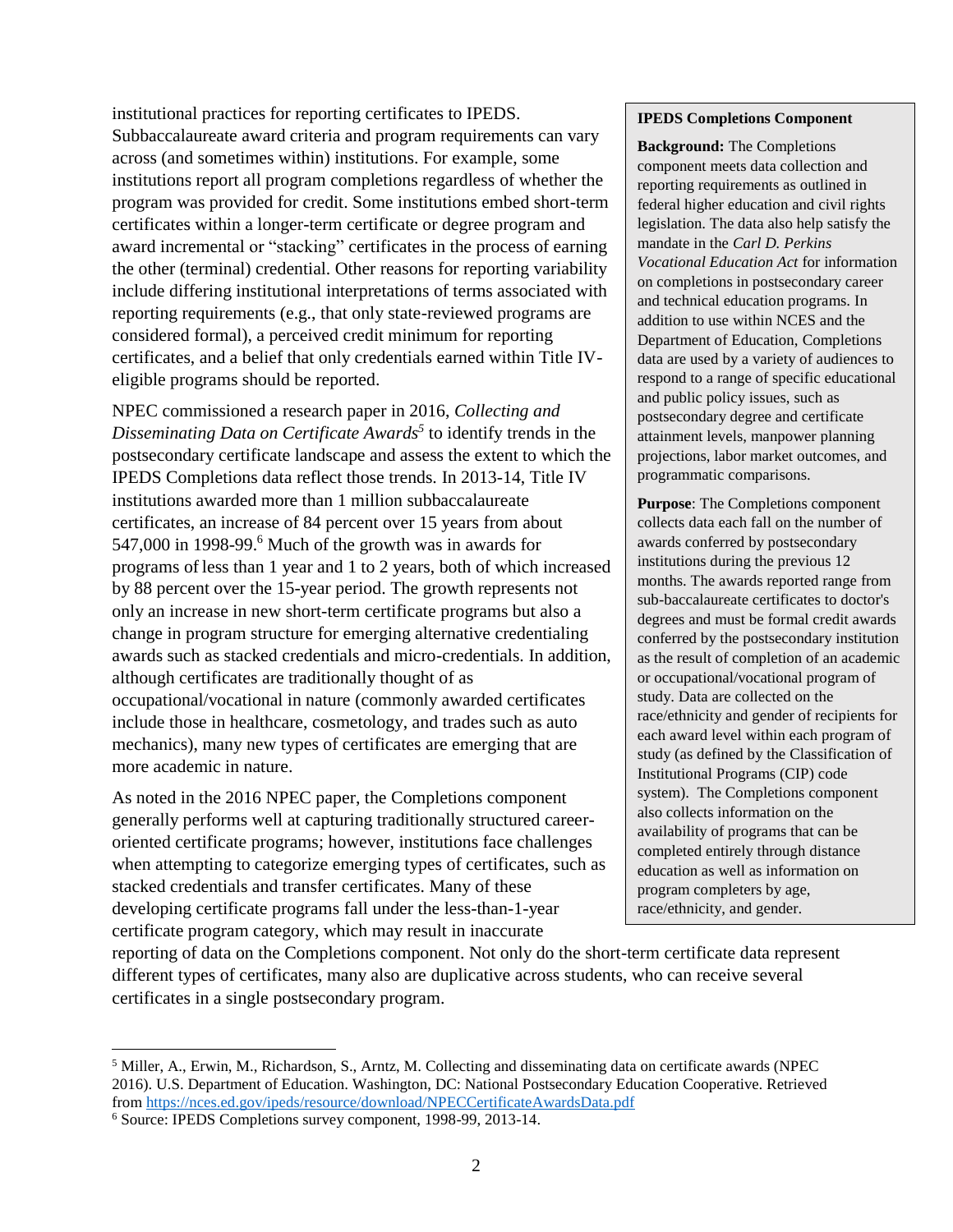RTI convened this TRP to engage the higher education community in a discussion about the purpose and classification of subbaccalaureate certificate programs in IPEDS. The TRP was asked to review the recommendations from the NPEC paper and consider potential changes to certificate classifications within the context, limitations, and implications of institutional-, state-, and federallevel policy and programming. Background on this topic was informed by the exploratory NPECcommissioned research, an example of state-level research<sup>7</sup>, and a review of the Completions component.

#### **Discussion Item #1: Certificate Definition**

**Common elements from external definitions.** The panel reviewed the IPEDS definition of certificate and considered whether the current guidance is appropriate or would benefit from any changes. For example, IPEDS does not specify the length of certificates (e.g., minimum credit or clock hour requirement), nor does it state that certificate programs must be career-oriented, though these were common elements found in definitions used by other federal agencies and other emerging datasets. Panelists acknowledged that inconsistencies in the data suggest a need for greater clarity in the reporting requirements; however, they also recognized that imposing a credit or clock hour minimum would greatly reduce the total number of certificates reported each year. In addition to breaking trend lines, imposing a minimum would invalidate legitimate programs that count toward state and national completion goals; limit data needed to measure capacity to meet local workforce demands; and exclude many certificates with high economic value (e.g., a commercial truck driving certificate) from the analysis. Additionally, panelists raised concern that a standard federal minimum threshold imposes an arbitrary measure and would affect alignment with states and systems that already have a defined minimum credit threshold established as part of a formal review process for approving certificate programs. Panelists further noted that incorporating career-oriented or occupation-focused indicators into the IPEDS definition would exclude many new types of certificates that are more academic in nature (notably, transfer certificates that are institutionally recognized as academic certificates).

Given the risks inherent in modifying definitions, the panel agreed that rather than adopting new elements or an alternative definition, clarifying the IPEDS definition and including more specific inclusionary and exclusionary language in the instructions would better improve the quality of subbaccalaureate certificate data.

**IPEDS definition.** Panelists agreed that only formal awards should be included but noted that defining "formal award" would be difficult to convey and implement. In general, a formal award refers to an award granted in recognition of successful completion of a program of courses that has been approved by the governing body of the institution. Although the specific approval requirements vary across institutions, the approval process generally includes a curriculum review, after which the award for completion of the program is eligible to be recorded on a student's transcript. Panelists suggested deleting "formal" from the definition and adding language to clarify that the award must be institutionally recognized by the appropriate governing body for that institution.

<sup>7</sup> Legislative Program Review and Investigations Committee. *Higher Education Certificate Programs* (2014). Legislative Program Review and Investigations Committee. Hartford, CT: Retrieved from [https://www.cga.ct.gov/pri/docs/2014/Final%20Higher%20Ed%20Certificate%20Report%20for%20PUBLICATIO](https://www.cga.ct.gov/pri/docs/2014/Final%20Higher%20Ed%20Certificate%20Report%20for%20PUBLICATION.pdf) [N.pdf.](https://www.cga.ct.gov/pri/docs/2014/Final%20Higher%20Ed%20Certificate%20Report%20for%20PUBLICATION.pdf)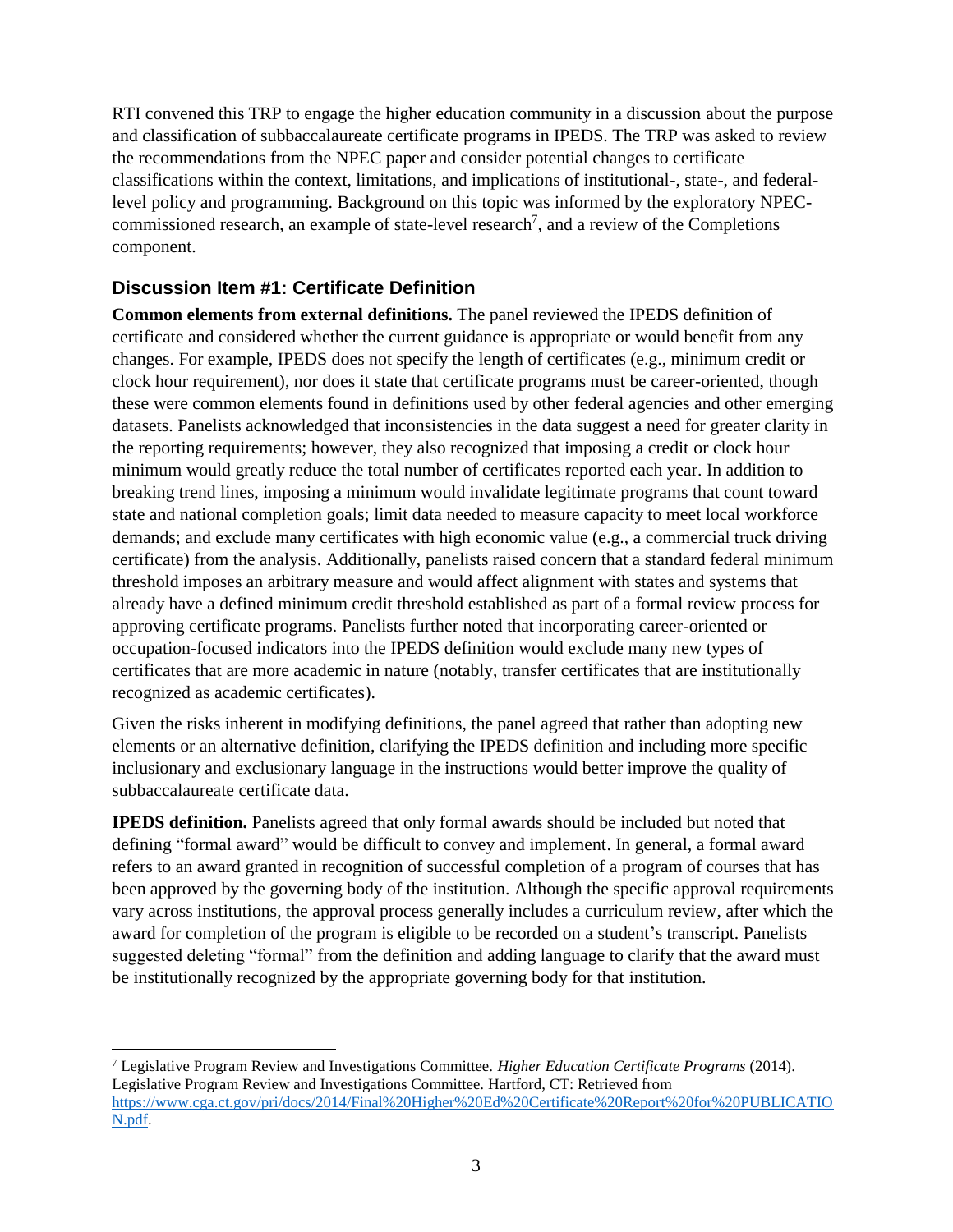**Completions component instructions—what to include.** For the same reasons, panelists suggested striking "formal" from the instructions on what to include. They also suggested adding an FAQ to clarify certificates eligible to be recorded on students' transcripts should be included (this is a typical characteristic of institutionally recognized credit-bearing programs of study).

**Completions component instructions—what to exclude.** Although the clarification to the definition and instructions addresses much of the variability of the certificates reported within the subbaccalaureate categories, panelists agreed that more specificity on exclusions would help reduce additional reporting inaccuracies. For example, noncredit programs to prepare students for basic skills, including English for nonnative speakers, and other general remedial skills should be excluded but are commonly reported. Panelists suggested striking the reference to "informal" from the instructions (a parallel change to the suggestion to strike "formal" from the instructions) and adding the following examples to the list of awards to exclude:

- ESL
- Developmental/college preparatory
- Noncredit

The reference to "transfer" in the exclusionary criteria is no longer applicable, given the suggested change to the certificate definition.

#### **Discussion Item #2: Classifying Less-Than-1-Year Programs (Program Length)**

Subbaccalaureate certificates are reported to IPEDS in three categories based on the program length, and measured in terms of academic year, with a clock and credit hour equivalency. Completions component instructions provide guidance to help institutions classify program length. Table 1 summarizes those instructions.

|                                 | <b>Award level</b> |                  |                  |  |
|---------------------------------|--------------------|------------------|------------------|--|
|                                 |                    |                  |                  |  |
| <b>Program Length</b>           | $($ d vear $)$     | (1 to < 2 years) | (2 to < 4 years) |  |
| <b>Semester/trimester hours</b> |                    | $30 - 59$        | $60+$            |  |
| <b>Ouarter hours</b>            | <45                | $45 - 89$        | $90+$            |  |
| <b>Clock hours</b>              |                    | $900 - 1,799$    | $,800+$          |  |

**Table 1. IPEDS subbaccalaureate certificate award levels by program length**

Source: 2016-17 Instructions for the IPEDS Completions Component. [https://surveys.nces.ed.gov/ipeds/VisInstructions.aspx?survey=10&id=30080&show=all.](https://surveys.nces.ed.gov/ipeds/VisInstructions.aspx?survey=10&id=30080&show=all)

As noted in the 2016 NPEC paper, the less-than-1-year certificate has become a catch-all category for emerging alternative credentials such as stackable certificates and industry credentials. The panel considered possible alternatives to the classification system to appropriately measure less-than-1-year programs and suggested the following.

**Eliminate year parameters.** Institutions award certificates for programs with credit and contact hour requirements that vary widely, particularly for programs reported in the less-than-1-year category. For example, awards for very short programs of 3 semester hours and for longer programs of 29 semester hours are both reported as less-than-1-year certificates. Panelists commented that the academic year length is meant to provide context, but was being used as a proxy to imply academic content length or as a qualifier for time to degree. Given the variation within the length of short-term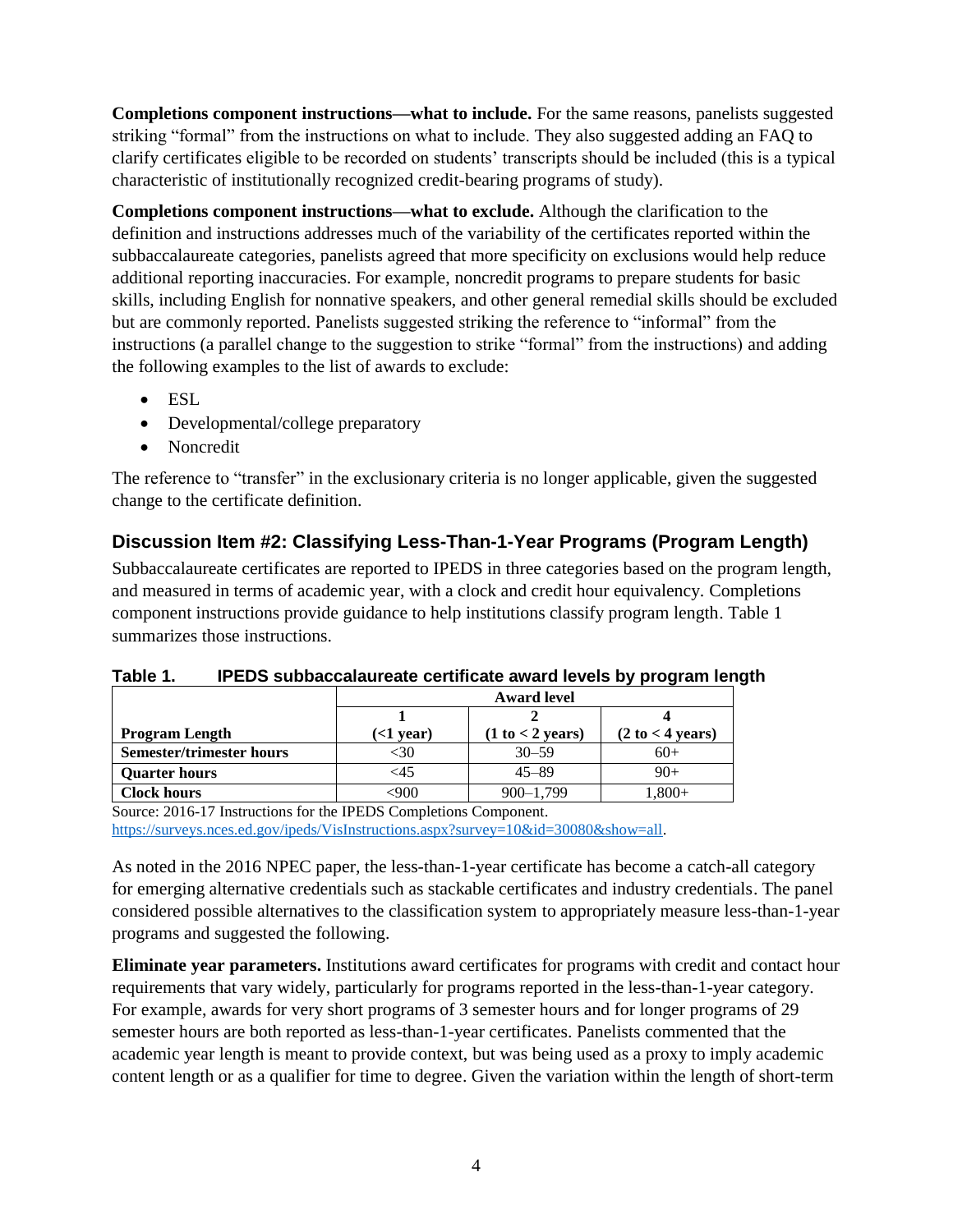programs, panelists suggested eliminating the academic year parameters and using program length by credit or contact hours to report award level 1 subbaccalaureate certificates.

**Subcategorize short-term certificates.** Panelists expressed concerns regarding potential unintended consequences of imposing a minimum credit threshold, but also acknowledged that the wide range of lengths within the less-than-1-year category limits the utility of the data. They suggested bifurcating, or subcategorizing, the less-than-1-year programs by the length of instructional content (credit/contact hour activity), as shown in Table 2. Justification for the suggested thresholds is labor market impact and alignment with gainful employment regulations.<sup>8</sup>

| Table 2. | Proposed conversion table for IPEDS subbaccalaureate certificate award |
|----------|------------------------------------------------------------------------|
|          | levels                                                                 |

|                                 | <b>Award level</b> |          |                            |                                     |
|---------------------------------|--------------------|----------|----------------------------|-------------------------------------|
|                                 |                    |          |                            |                                     |
| <b>Program Length</b>           | lА                 | 1В       | $(1 to < 2 \text{ years})$ | $(2 \text{ to } < 4 \text{ years})$ |
| <b>Semester/trimester hours</b> | l-8                | $9 - 29$ | $30 - 59$                  | $60+$                               |
| <b>Quarter hours</b>            | $1 - 12$           | 13–44    | $45 - 89$                  | $90+$                               |
| Clock hours*                    | 1–299              | 300-899  | $900 - 1,799$              | $.800 +$                            |

**\***Clarify weeks in instructions for applicable programs.

#### **Discussion Item #3: Title IV Eligible Certificates**

The Completions component does not specify that programs must be Title IV eligible. To qualify for federal financial aid eligibility, programs must be accredited by an approved accrediting body, be authorized by the state to operate, and admit students with a high school diplomas or GED (or beyond the age of compulsory school attendance). For programs that lead to an associate's, bachelor's, professional, or graduate degree, there are no minimum length requirements. Non-degree programs, in addition to meeting criteria for accreditation, state authorization, and student admission, must meet certain length requirements and prepare students for gainful employment in a recognized occupation. Short-term programs, which are eligible for Title IV Federal Stafford loans, require at least a minimum of 300 clock hours and cannot exceed 599 clock hours. Undergraduate programs that are at least 600 clock hours (or 16 semester/24 quarter hours) are eligible for any type of Title IV aid available, including Pell grants. The panel was asked to consider incorporating Title IV eligibility into the Completions component either by subdividing award level 1 to match the program length requirements in the Title IV eligibility guidelines or by limiting Completions data to career-oriented certificate programs of a minimum length.

Panelists acknowledged that subdividing, award level 1 programs to match the Title IV eligibility guidelines would enable data users to recognize the number of certificates awarded in non-Title IVeligible programs, Title IV grant and loan eligible programs, and loan only eligible programs. Although institutions could identify awards by Title IV programs (grants and loans), reporting completions by race/ethnicity and gender within the CIP and subaward levels would significantly increase the level of detail collected. Additionally, system offices that report IPEDS data would face an increased burden for all programs, for all institutions for which they report.

Panelists noted that some Title IV eligible institutions offer non-Title IV eligible programs because the programs do not meet the minimum length requirements or are not covered by the institution's

l <sup>8</sup> Information for Financial Aid Professionals (IFAP) 2004-05 Federal Student Aid Handbook, Volume 2, Chapter 4

<sup>–</sup> Program Eligibility [\(https://ifap.ed.gov/sfahandbooks/attachments/0405Vol2Ch4ProgramEligibiliy.pdf\)](https://ifap.ed.gov/sfahandbooks/attachments/0405Vol2Ch4ProgramEligibiliy.pdf)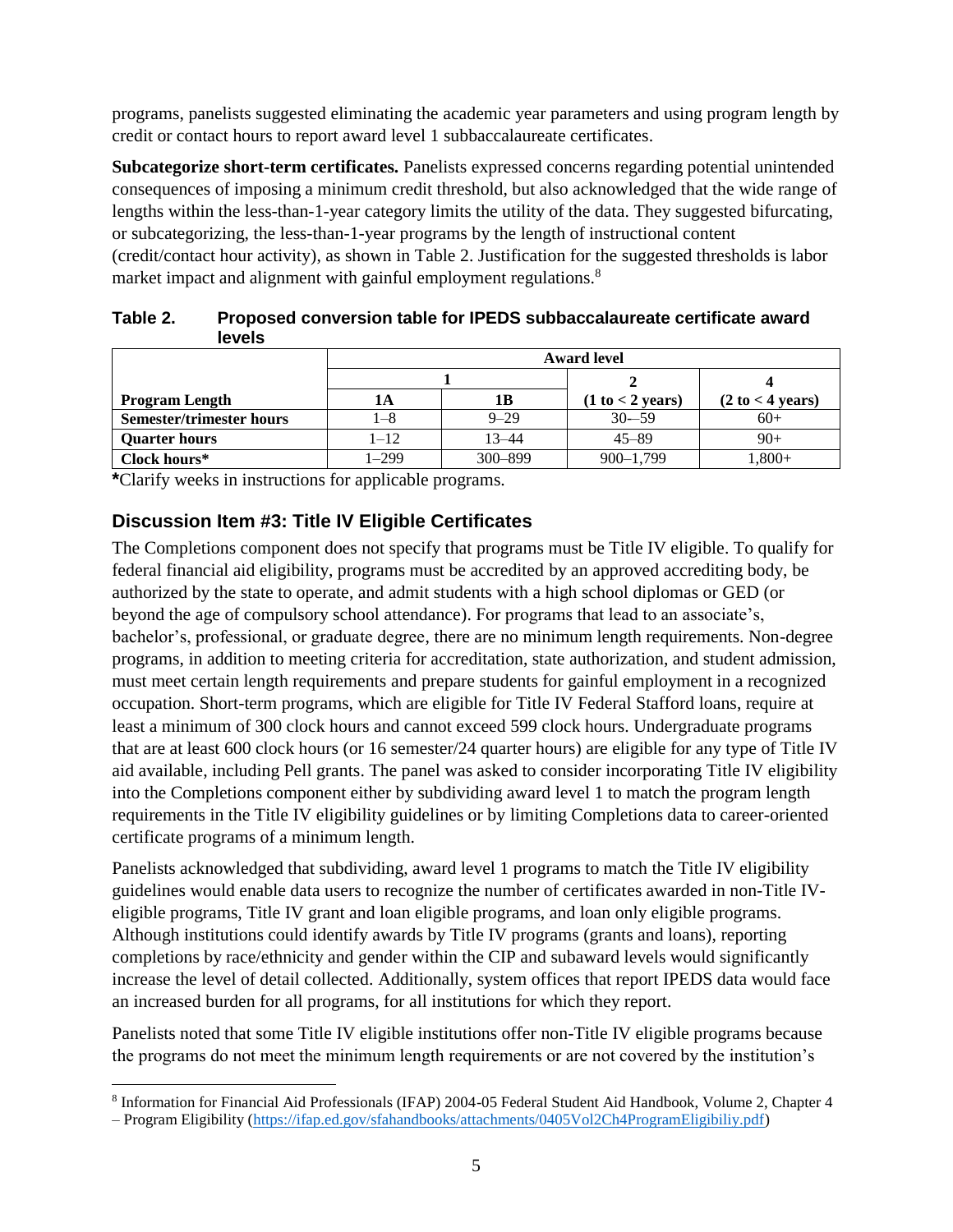accreditation. Restricting certificates to Title IV eligible programs would greatly reduce the total number of certificates reported each year and underestimate the instructional activity provided by these institutions. They also noted that introducing a program-level Title IV requirement would also run contrary to the suggested clarification to the IPEDS definition of certificates (which would include institutionally recognized transfer certificates and other academic certificate programs not addressed in Federal Student Aid requirements that a program prepare students for gainful employment in a recognized occupation). Rather than introducing program-level Title IV eligibility into the Completions component, panelists suggested adding the following new item:

- Are all certificate programs within the 6-digit CIP and award level by credit:
	- o Title IV eligible (all)
	- o Non–Title IV eligible (none)
	- o Mix

(Incorporate into all subbaccalaureate certificate award levels  $1(a/b)$ , 2, 4 and collect at the CIP level).

Panelists noted that this suggested change provides a comparable institution-level measure of certificate programs that are industry-based (based on a Federal Student Aid requirement that a program prepare students for gainful employment in a recognized occupation) without excluding data that are needed to report on national completions goals, programmatic trends, and the relative student gains realized by each reported completion.

#### **Discussion Item #4: Typology Considerations**

The panel considered whether IPEDS should adopt a typology—or taxonomy— of certificates by adding attributes to the data submission. For example, an option for a typology would break out certificate data by certificate type or structure and by certificate content, function, or purpose, as shown in Table 3.

| By certificate type or structure | By certificate content, function, or purpose |
|----------------------------------|----------------------------------------------|
| Traditional                      | Career                                       |
| <b>Diplomas</b>                  | Academic                                     |
| Stacked                          | Basic skills*                                |
| Noncredit                        | Transfer                                     |
| Industry credential              |                                              |
| .                                |                                              |

**Table 3. Example table for IPEDS subbaccalaureate certificate typology**

\*including ESL

Panelists questioned the stability of the categories, citing the changing landscape of certificates within the last decade and the potential for further change in the decade to come. They also noted the complex interrelationships between stackable certificates and questioned whether differentiating stackable credentials from traditional certificates would provide a meaningful or salient measure, and if so, whether the differences could be clearly articulated through a typology of certificates. Panelists acknowledged that stackable certificates are not defined in such a way that can be reported at the federal level and pointed out that once subdivided by credit (as suggested in Discussion Item #2), attempting to draw a distinction between the two becomes less important. Further, several of the categories fall under the types of awards to exclude, as specified in the clarifications to the definition and instructions (as suggested in Discussion Item #1). Panelists also noted the Title IV-eligibility indicator (as suggested in Discussion Item #3) would provide a more meaningful measure of certificate content or purpose, in terms of academic or career. In general, panelists agreed that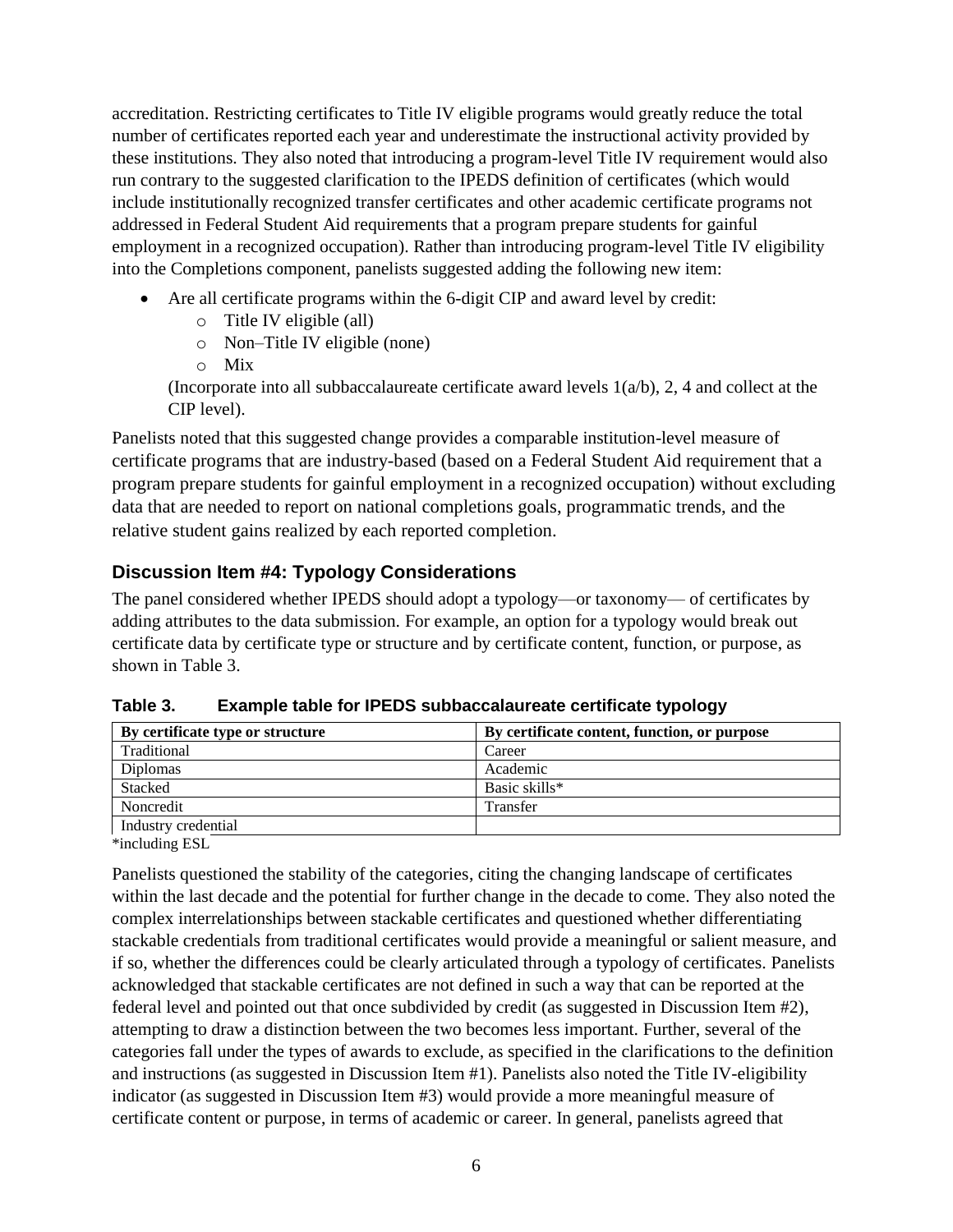introducing certificate typology would add substantial burden with little value; the suggested changes rendered this categorical recommendation inapplicable.

### **Discussion Item #5: CIP Code Considerations**

Given that academic programs do not represent a large share of certificates, and that often these certificates are misclassified as career programs, the panel considered modifying the CIP code system to better categorize certificate programs. As noted in the 2016 NPEC paper, revisions to the CIP code system could be an alternative to a typology.

Panelists noted that any solution modifying the CIP code schema loses a degree of specificity already provided through the 6-digit CIP code. Additionally, changes to the CIP schema would require institutions to restructure databases to accord with the revised structure which would add significant burden. Panelists agreed that there was currently no compelling reason to change CIP code structure to make special accommodations for subbaccalaureate certificates.

| <b>Section</b> | <b>Suggested changes</b>                                                            |
|----------------|-------------------------------------------------------------------------------------|
| Glossary:      | Update and delete "formal" from the definition of certificate:                      |
| Definition     | "An formal award certifying the satisfactory completion of a postsecondary          |
| of             | education program."                                                                 |
| Certificate    | Include language indicating the award must be institutionally recognized by         |
|                | the appropriate governing body for that institution.                                |
| Instructions:  | Strike "formal" from the instructions of what to include:                           |
| What to        | "Formal awards conferred as the result of completion of an academic or<br>$\bullet$ |
| Include        | occupational/vocational program of study. (Note that only CIP codes                 |
|                | describing academic or occupational/vocational programs of study are valid          |
|                | CIP codes on the Completions component). The instructional activity                 |
|                | completed as part of the program of study must be credit-bearing, but can be        |
|                | measured in credit hours, contact hours, or some other unit of                      |
|                | measurement."                                                                       |
|                | Awards conferred by the postsecondary institution.                                  |
|                | Awards conferred between July 1st and June 30th.<br>$\bullet$                       |
|                | Multiple awards conferred to a single student.                                      |
| Instructions:  | Update instructions on what to exclude. Move "merit," "completion," and             |
| What to        | "attendance" to a new item, examples of awards to exclude (see next item in this    |
| Exclude        | table) and strike "transfer":                                                       |
|                | Awards earned, but not yet conferred.                                               |
|                | Awards conferred by branches of your institution located in foreign                 |
|                | countries.                                                                          |
|                | Awards conferred by an entity other than the postsecondary institution (such        |
|                | as the state, or an industry certificate).                                          |
|                | Informal awards such as certificates of merit, completion, attendance, or           |
|                | transfer.                                                                           |
|                | Awards earned as the result of an avocational, basic skills, residency, or          |
|                | other program not recognized by IPEDS as academic or                                |
|                | occupational/vocational.                                                            |
|                | Honorary degrees.<br>٠                                                              |

#### **Summary of Suggested Changes to the Completions Form**